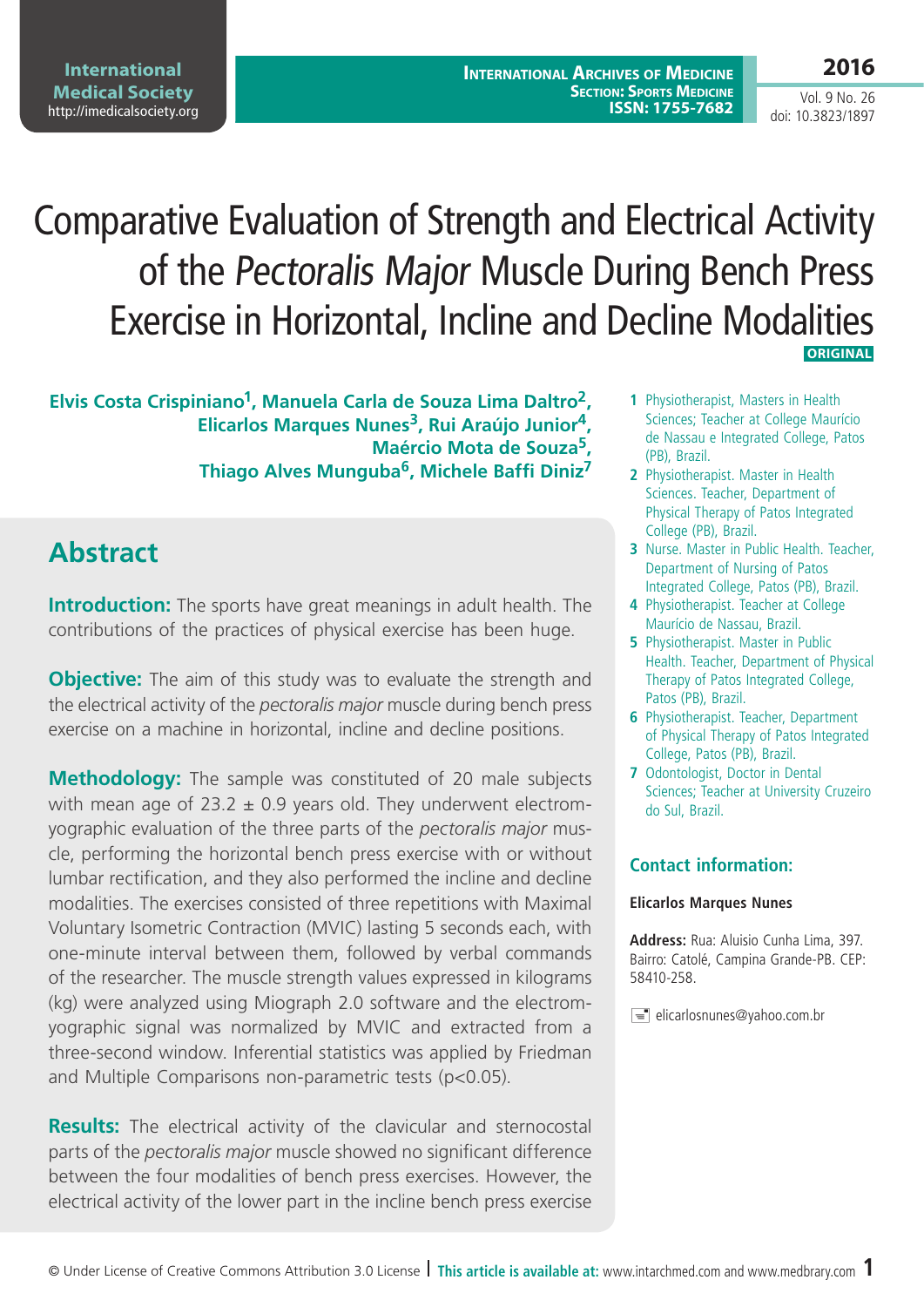Vol. 9 No. 26 doi: 10.3823/1897

was statistically lower compared with the other modalities. Muscle strength was not significantly different between the four modalities of bench press exercise.

**Conclusion:** In conclusion, muscle strength and electrical activity of the *pectoralis major* muscle showed no differences between the bench press modalities, except for the electrical activity of the lower part in incline exercise.

# **Introduction**

The *pectoralis major* (PM) is one of the most exercised muscles within the gyms for being considered the most important muscle in the practice of any sport involving the participation of the upper limb, but also for its aesthetic importance in a well defined and bulky chest for men [1].

This muscle is located in the chest and it has the shape of a triangle, with its internal side inserted into the anterior surface of the sternum, into the clavicle and last ribs. By contracting, it depresses the arm when it is high, and when the arm is depressed, the muscle performs the shoulder protrusion movement, bending the back, and it may also elevate the thoracic cage [2].

The origin of the *pectoralis major* muscle is fixed and it performs the adduction and medial rotation of the humerus, whereas its insertion assists in lifting the chest while performing forced inspiration [3].

The bench press is one of the most used exercises in strength training for the development of the upper trunk musculature, particularly the pectoralis major, deltoid (clavicular part) and triceps brachii muscles. The bench press exercise is very popular, being present in the training of recreational practitioners and athletes from various sports modalities [4]. The aim of the bench press exercise practice in the gyms ranges from therapeutic purposes to muscular hypertrophy, while, in sports modalities, the aim is to improve the performance of muscle strength [5].

Muscle strength is defined as a tension that a muscle or muscle group can exert against a resistance in a maximum effort at a given speed [6]. For the American College of Sports Medicine (ACSM), muscle strength is the maximum amount of tension that can be generated by a muscle or muscle group in order to perform certain movements [7].

To measure the strength exerted by a given muscle, there are several devices, among which the Electromyography (EMG) can be highlighted. Through the auxiliary device called load cell, it measures, in kilograms, the mechanical energy imposed by the muscle [8].

In literature, there are studies involving the practice of physical exercises and the investigation of different positions to improve muscle performance, by measuring the electrical activity through electromyography. However, science still needs other studies to further investigate the information about the relation between muscle recruitment and strength [9-10].

Therefore, this study aimed to analyze the muscle strength and the electrical activity of the *pectoralis major* muscle during the performance of bench press exercise on a machine in horizontal, incline and decline modalities.

#### **Keywords**

Electromyography; Muscle Strength; Isometric Contraction.

**International Archives of Medicine SECTION: SPORTS MEDICINE ISSN: 1755-7682**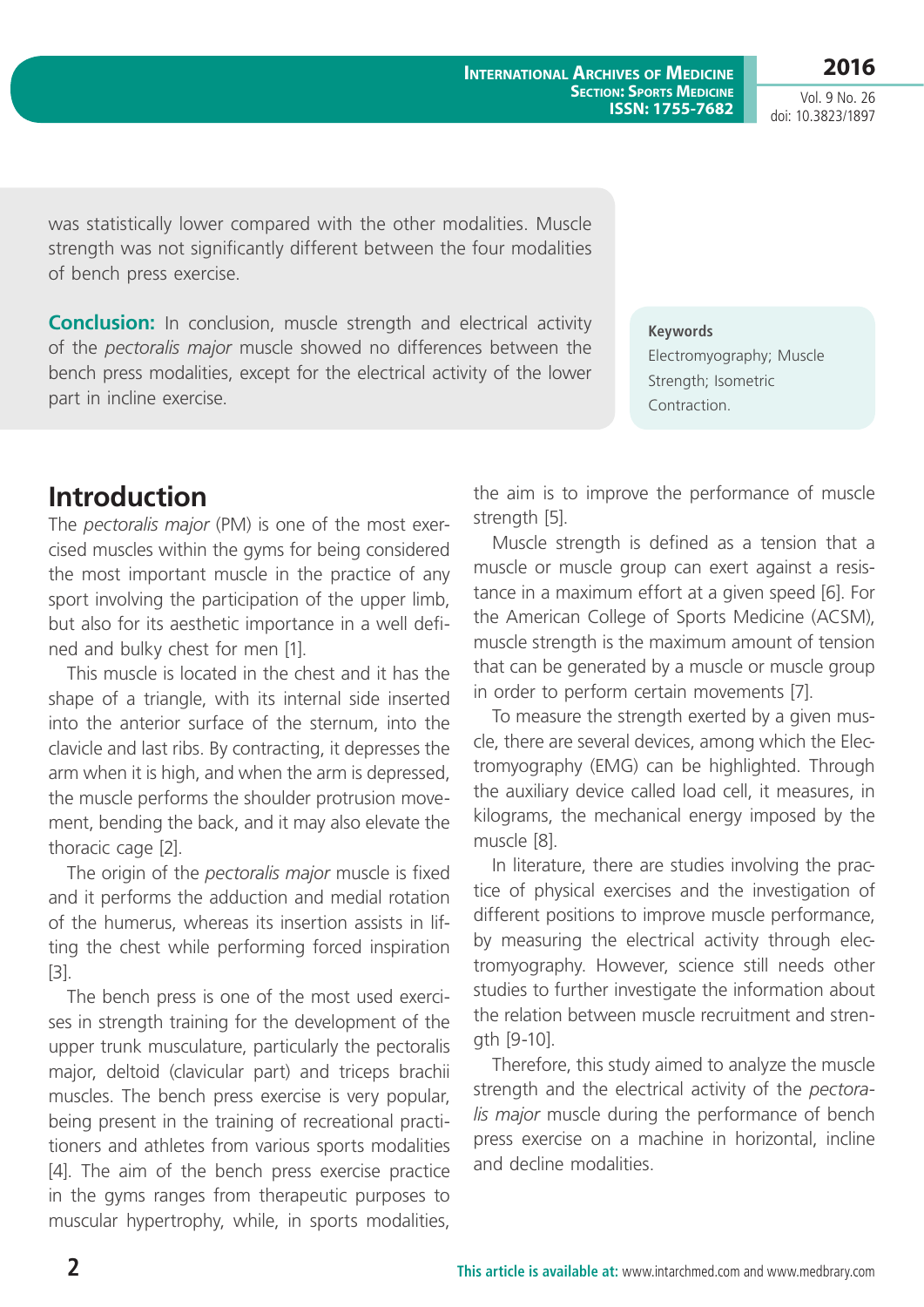**International Archives of Medicine SECTION: SPORTS MEDICINE ISSN: 1755-7682**

Vol. 9 No. 26 doi: 10.3823/1897

**2016**

### **Methodology**

This research refers to a case study, which experimental data were analyzed quantitatively [11]. From the point of view of its purposes, the research is characterized as exploratory, since it aimed to collect data about a particular element, delimiting a field of work which allows its broad and detailed knowledge and mapping the manifestation conditions of this element [12].

The study was carried out in the Fitness gym belonging to the Integrated Colleges of Patos - FIP, in the city of Patos – PB, during the first semester of 2012, with the permission of the gym coordinator.

The population consisted of students regularly enrolled in undergraduate courses of Physical Therapy and Physical Education of the Integrated Colleges of Patos (PB) - FIP, which were sampled by convenience, totaling 20 male subjects. All subjects underwent a prior cardiovascular, neuromuscular and flexibility evaluation as a condition to attend the gym.

The study included male subjects aged between 18 to 25 years old, with a standard BMI between 20 and 25 Kg/cm2, normorreactive, with no history of musculoskeletal injuries of the upper limbs and spine, which have shown no irritability to the electrodes and which were subjected to muscle training for at least three months with a minimum attendance of three and maximum of five times a week.

The sample exclusion criteria were subjects who did not agree to sign the Informed Consent Form, subjects who showed irritation to the electrodes or who presented, on the day of collection, pains that prevented the research and individuals who did not attend the pre-established muscle training during data collection.

This study was developed after being submitted to and approved by the Ethics Committee in Research of the State University of Paraíba - UEPB under the number 1660.0.133.000-11, in accordance with Resolution No. 466/12 of the National Health Council, which rules research ethics directly or indirectly involving human beings [13].

Data relating to strength were collected by using a load cell, which was calibrated for each research subject using a load of 10 kg and, then, connected to a surface electromyography device, Miotool 400 four-channel system type (Miotec Equipamentos Biomédicos Ltda., Porto Alegre-RS, Brazil) coupled to a laptop computer with 15-inch screen (Compaq computer Corporation, Houston, Texas, USA) and Windows 7 (Microsoft Corporation, NY, USA) operating system.

Anthropometric data were analyzed through an analog scale (Balanças Micheletti, São Paulo-SP, Brazil) with integrated measuring tape. The subjects were positioned on the scale platform, back to the stadiometer and with their heads in the Frankfurt plane.

Data were collected through a muscular performance form by electromyographic reading, developed specifically for this research.

In order to perform the exercises, three back pad positions were used: horizontal bench press machine, 30°-declined and 45°-inclined bench press machines (Physicus Equipamentos Esportivos, Auriflama-SP, Brazil), with fixed bar keeping the same hand spacing during the training.

Before attaching the electrodes to the skin of the subjects, the decrease in skin impedance was performed by abrasive disinfection with 70% alcohol in the target region, as well as the trichotomy of individuals with excess hair in this region [14].

Then, the electrodes were attached on the center of the *pectoralis major* muscle (MP) on the clavicular, abdominal and sternocostal parts of the right upper limb, following the recommendation by SENIAM (Surface Electromyography for a Non-Invasive Assessment of Muscles) for attaching them (Hermes *et al.*, 2000), since it is suggested that the electromyographic reading of pectoralis muscle could influence the cardiac activity on the left side.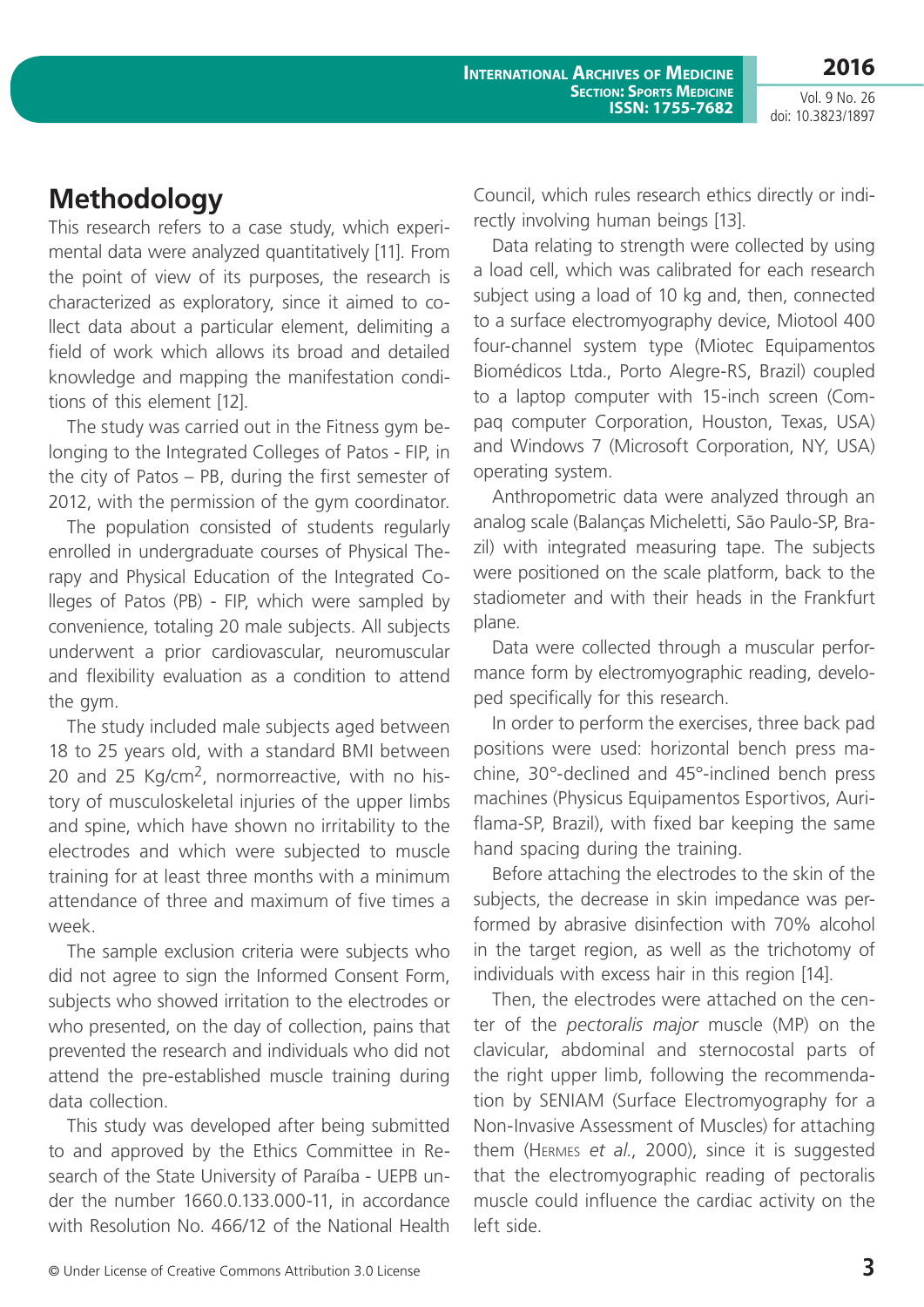**2016** Vol. 9 No. 26

doi: 10.3823/1897

The electrodes used were active and self-adhesive disposable electrodes (Maxicor Produtos Médicos, Pinhais-PR, Brazil), composed of adhesive foam, silver rivet (Ag/AgCl), and a cellulose conductive gel which was solid and protected by a PVC foil.

The electrodes were connected to the electromyograph sensor, and this, in turn, was connected to the laptop, in which the capture, amplification, filtering, analysis, quantification, standardization and storage of the electromyographic signal was performed through Miograph 2.0 software (Miotec Equipamentos Biomédicos Ltda., Porto Alegre-RS, Brazil). After collection, the electrodes used were discarded in a specific location.

Data were subjected to a descriptive statistical analysis, observing the mean and standard deviation of each variable studied, using SPSS Statistics 20 for Windows (IBM, New York, NY, USA) software.

Once the data did not show normal distribution according to the Kolmogorov-Smirnov and Shapiro-Wilk tests, we used the nonparametric test for paired samples. The level of significance was set at 5% (p <0.05). Friedman's test and mul-

#### **Table 1.** Anthropometric characteristics of the sample (n=20).

|              | Anthropometric variables Mean ± Standard deviation |
|--------------|----------------------------------------------------|
| Age (years)  | $73.7 + 0.9$                                       |
| Height (m)   | $1.7 + 0.1$                                        |
| Weight (Kg)  | $77.5 + 8.0$                                       |
| BMI (Kg/cm2) | $75.1 + 7.3$                                       |

tiple comparisons test were used to compare the measures of variations in the electrical activity in the upper (clavicular part), medium (sternocostal part) and lower fibers in order to evaluate muscle strength between the maximum load in the horizontal bench press exercise with and without lumbar rectification, and in the incline and decline bench press exercises.

### **Results**

In **Table 1**, we observe the anthropometric characteristics of the studied sample. The average age of the participants was 23.2 years old, while the average weight was 77.5 kg. The average height was 1.70 m and the average BMI was 25.1 Kg/cm2.

The data displayed in **Table 2** represent the EMG reading of the pectoralis major, after the normalization of the data obtained during the bench press exercise in its four variations (with and without lumbar rectification, incline and decline positions). The electrical activity was statistically lower in the lower part of the *pectoralis major* in the incline modality compared with the horizontal (with and without lumbar rectification) and decline modalities. The electrical activity of the clavicular and sternocostal parts of the *pectoralis major* showed no significant difference in the EMG reading between the four variations of the bench press exercise.

**Table 3** shows the comparison of electrical activity between the three parts of the *pectoralis major* for each bench press modality. The electri-

**Table 2.** Comparison of the electrical activity of the *pectoralis major* in the different bench press modalities.

|                         |                                |                    | Mean ± Standard deviation |                  |         |
|-------------------------|--------------------------------|--------------------|---------------------------|------------------|---------|
| <b>Pectoralis Major</b> | <b>Electrical Activity (%)</b> |                    |                           |                  |         |
|                         | Without rectification          | With rectification | Incline                   | <b>Decline</b>   | p       |
| Clavicular part         | $44.7 \pm 7.3$ A               | $44.7 \pm 6.9$ A   | $43.2 \pm 6.3$ A          | $41.7 \pm 6.9$ A | 0.202   |
| Sternocostal part       | $39.3 \pm 7.0$ A               | $40.0 \pm 5.8$ A   | $40.0 \pm 6.0$ A          | $40.1 \pm 8.1$ A | 0.898   |
| Lower part              | $41.4 \pm 5.5A$                | $43.2 \pm 6.1$ A   | $37.0 \pm 3.6B$           | $43.3 \pm 4.6$ A | < 0.001 |
| Overall average         | $42.0 \pm 2.0$                 | $42.0 \pm 2.0$     | $40.0 \pm 2.5$            | $41.7 \pm 1.3$   |         |

Same letters in the same line do not differ statistically by the Friedman's test and Multiple Comparisons test ( $p<0.05$ )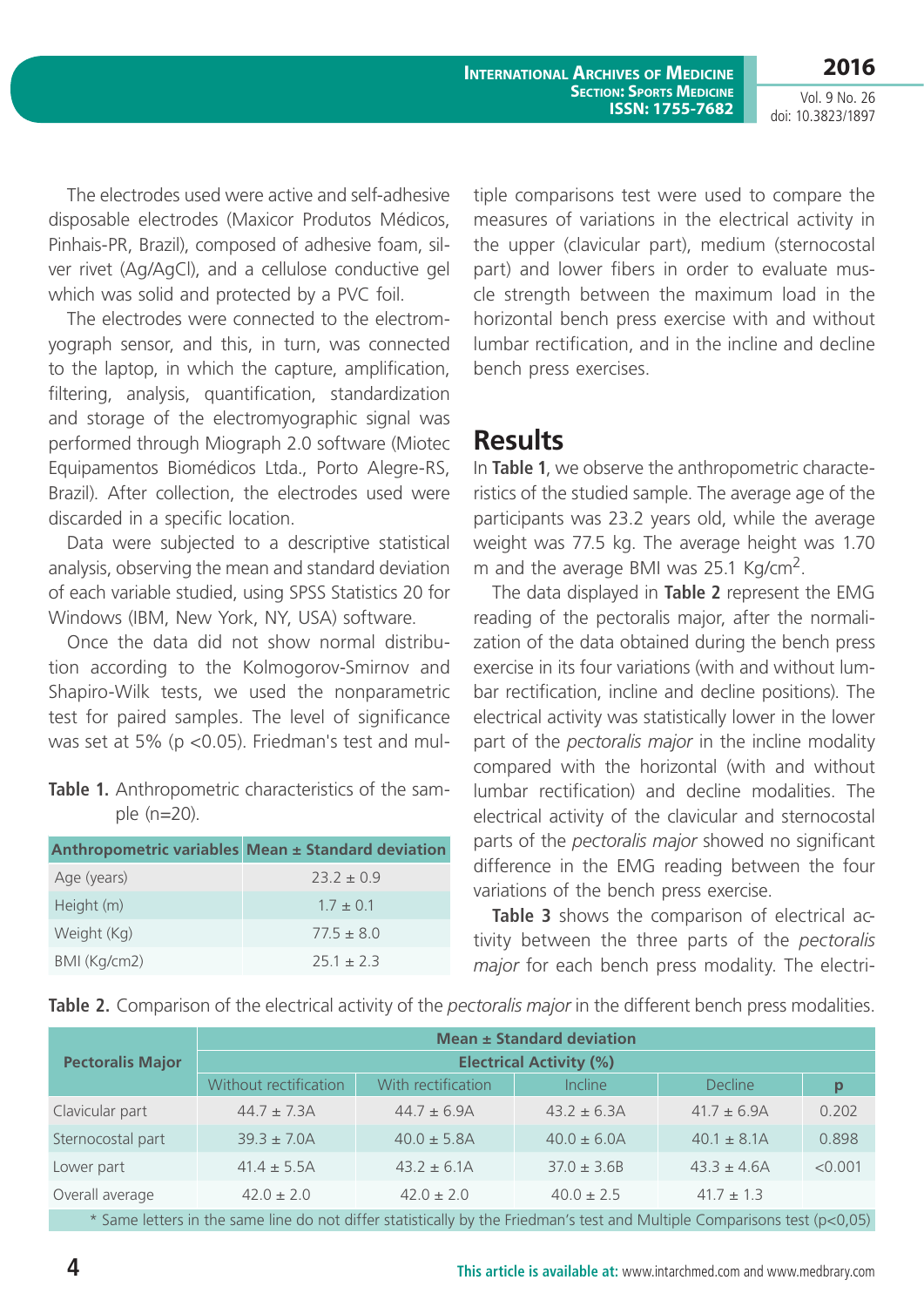**2016** Vol. 9 No. 26

|                                                                                                                                                     | Mean ± Standard deviation      |                    |                  |                  |
|-----------------------------------------------------------------------------------------------------------------------------------------------------|--------------------------------|--------------------|------------------|------------------|
| <b>Pectoralis Major</b>                                                                                                                             | <b>Electrical Activity (%)</b> |                    |                  |                  |
|                                                                                                                                                     | Without rectification          | With rectification | <b>Incline</b>   | <b>Decline</b>   |
| Clavicular part                                                                                                                                     | $44.7 \pm 7.3$ A               | $44.7 \pm 6.9$ A   | $43.2 \pm 6.3$ A | $41.7 \pm 6.9$ A |
| Sternocostal part                                                                                                                                   | $39.3 \pm 7.0B$                | $40.0 \pm 5.8B$    | $40.0 \pm 6.0B$  | $40.1 \pm 8.1$ A |
| Lower part                                                                                                                                          | $41.4 \pm 5.5$ A,B             | $43.2 \pm 6.1$ A   | $37.0 \pm 3.6B$  | $43.3 \pm 4.6$ A |
| Overall average                                                                                                                                     | $42.0 \pm 2.0$                 | $42.0 \pm 2.0$     | $40.0 \pm 2.5$   | $41.7 \pm 1.3$   |
| $\mathsf{P}$                                                                                                                                        | 0.022                          | 0.002              | < 0.001          | 0.359            |
| $\ast$ Court because to the court of the second of different distribution in the Education of the second Multiple Court of the second of the CO OF) |                                |                    |                  |                  |

**Table 3.** Comparison of the electrical activity of the clavicular, sternocostal and lower parts of the *pectoralis major* in each bench press modality.

Same letters in the same column do not differ statistically by the Friedman's test and Multiple Comparisons test. (p<0,05)

| Table 4. Force (Kgf) of the pectoralis major in bench press exercise. |  |
|-----------------------------------------------------------------------|--|
|-----------------------------------------------------------------------|--|

|                                                                                                                            | Mean ± Standard deviation |                    |                   |                   |       |
|----------------------------------------------------------------------------------------------------------------------------|---------------------------|--------------------|-------------------|-------------------|-------|
| <b>Pectoralis Major</b>                                                                                                    | Force (Kgf)               |                    |                   |                   |       |
|                                                                                                                            | Without rectification     | With rectification | Incline           | <b>Decline</b>    | Ŋ     |
| Force (Kg)                                                                                                                 | $52.7 \pm 16.4$ A         | $54.2 \pm 16.7$ A  | $49.6 \pm 10.9$ A | $54.0 \pm 13.9$ A | 0.124 |
| * Same letters in the same line do not differ statistically by the Friedman's test and Multiple Comparisons test. (p<0,05) |                           |                    |                   |                   |       |

cal activity was statistically higher in the clavicular part compared with the sternocostal part in the horizontal bench press with and without lumbar rectification and in the incline bench press. There was no difference between the clavicular and lower parts in the horizontal bench press with and without lumbar rectification and between the sternocostal and lower parts in the incline bench press without lumbar rectification. However, in the decline bench press there was no difference in the electrical activity of the three parts of the pectoralis major.

Regarding the strength developed by the pectoralis during Maximal Voluntary Isometric Contraction, no statistically significant differences between the four variations of the bench press exercise were observed. **(Table 4)**

Regarding strength and electromyographic activity, **Figure 1** shows a linear relation between the EMG activity of the *pectoralis major* muscle in the four bench press modalities and the muscle strength in bench press with and without lumbar rectification.



It was found that, as there was a change in the positioning modality, there was a reduction or increase in the maximum strength obtained during the maximal voluntary isometric contraction (muscle strength) produced in incline and decline bench press modalities, respectively.

## **Discussion**

In the literature, we found few studies on *pectoralis major* muscle and bench press exercise with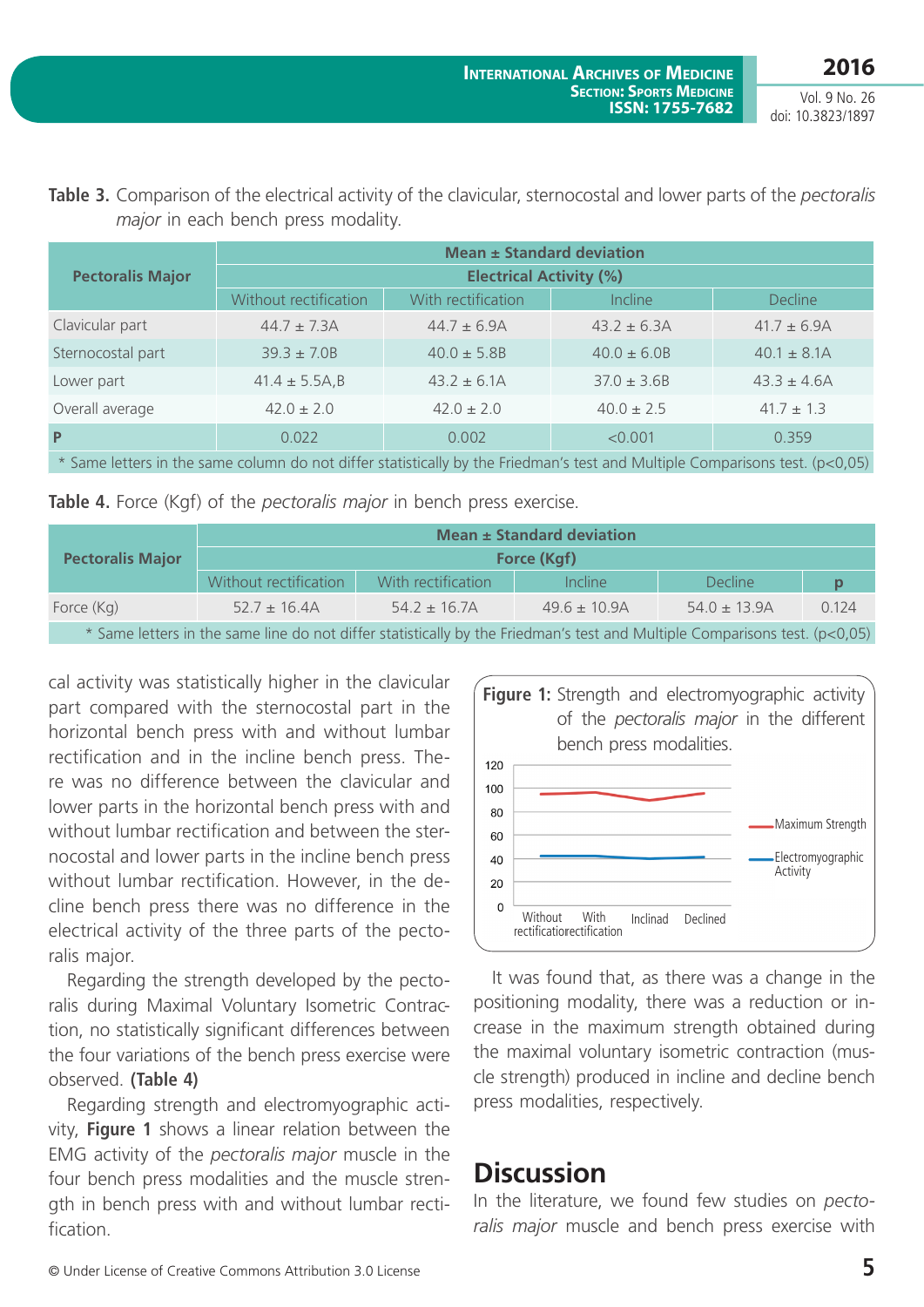**International Archives of Medicine SECTION: SPORTS MEDICINE ISSN: 1755-7682**

**2016** Vol. 9 No. 26

doi: 10.3823/1897

different methodologies and evaluations, making it difficult to compare the results [15-16]. The bench press was the exercise chosen in this study since it promotes the myoelectric activation of the *pectoralis major* muscle [17] According to Rocha Júnior et al [15] both horizontal bench press with barbell and crucifix exercise in the machine can be used in training in order to promote stimuli in the pectoralis major, depending on the availability of materials and/or on the specificity of the motor activity which performance is supposed to be improved.

Regarding the upper (clavicular) part of the pectoralis major, no differences in the electrical activity between horizontal, incline and decline bench press modalities were found. These results corroborate the study by Glass and Armstrong [18] in which electromyographic data revealed no significant differences in the activation of the upper part of the *pectoralis major* between incline and decline bench press. However, in the study by Barnett et al [19], the clavicular part showed a similar activity for the incline and the horizontal bench press and it showed less activity during the decline bench press. Trebs et al [4] observed that the clavicular part showed a significantly higher activity in the incline bench press compared with the horizontal modality. These differences can be explained by the angle of inclination of the exercise and by the hand spacing adopted in the different studies.

In the current study, no significant differences were observed in the electrical activity in the different modalities of bench press exercise. Divergent results were also cited in the study by Treb et al [4], in which the activation of the sternocostal part was significantly higher in the incline bench press compared with horizontal bench press, thus showing that the greater the angle of the exercise, the stronger the activation of this part of the muscle.

It was possible to observe a significant difference in the lower part, with lower values of electrical activity in the incline modality when compared with the other ones. Different results were found by Glass and Armstrong [18] according to which there was a significant difference when compared with the lower part of the pectoralis major, which was more activated by the decline bench press.

An increase was observed in the electromyographic activity of the clavicular part when compared with the sternocostal part in the horizontal bench press with and without lumbar rectification and in the incline bench press. In the study by Lehman [20], during the supination grip there was an increased activity in the clavicular part of the pectoralis major. Moreover, from the wider to the narrower grip, the author observed a decrease in the sternoclavicular part. In pronation, the change to a narrower grip did not result in a decrease in the activity of the pectoralis major.

Data collected in the study were related to the right upper limb. According to SENIAM's [21] recommendation, it is suggested that the EMG reading of the pectoralis could influence the cardiac activity on the left side. This fact has limited the comparison of the results with other studies. In the study by Roberts et al [9], the electromyographic signal of the *pectoralis major* muscle was analyzed bilaterally in the incline bench press during the concentric and eccentric phases, with external loads of 25%, 50%, 75% and 100% of the maximum load.

Regarding the maximum strength achieved in the bench press exercise during Maximal Voluntary Isometric Contraction (MVIC), no statistically significant difference was found between the four bench press exercise modalities. Divergent results were found by Furtado et al [10] and Penido et al [16], which found that the decline bench press was the exercise in which the subjects had higher strength rates, followed by horizontal and incline modalities. According to Kubo et al [22] that fact may be due to differences between the joint angle used for the implementation of the isometric test, which can affect muscle length, muscle activation and, consequently, the production of muscle strength.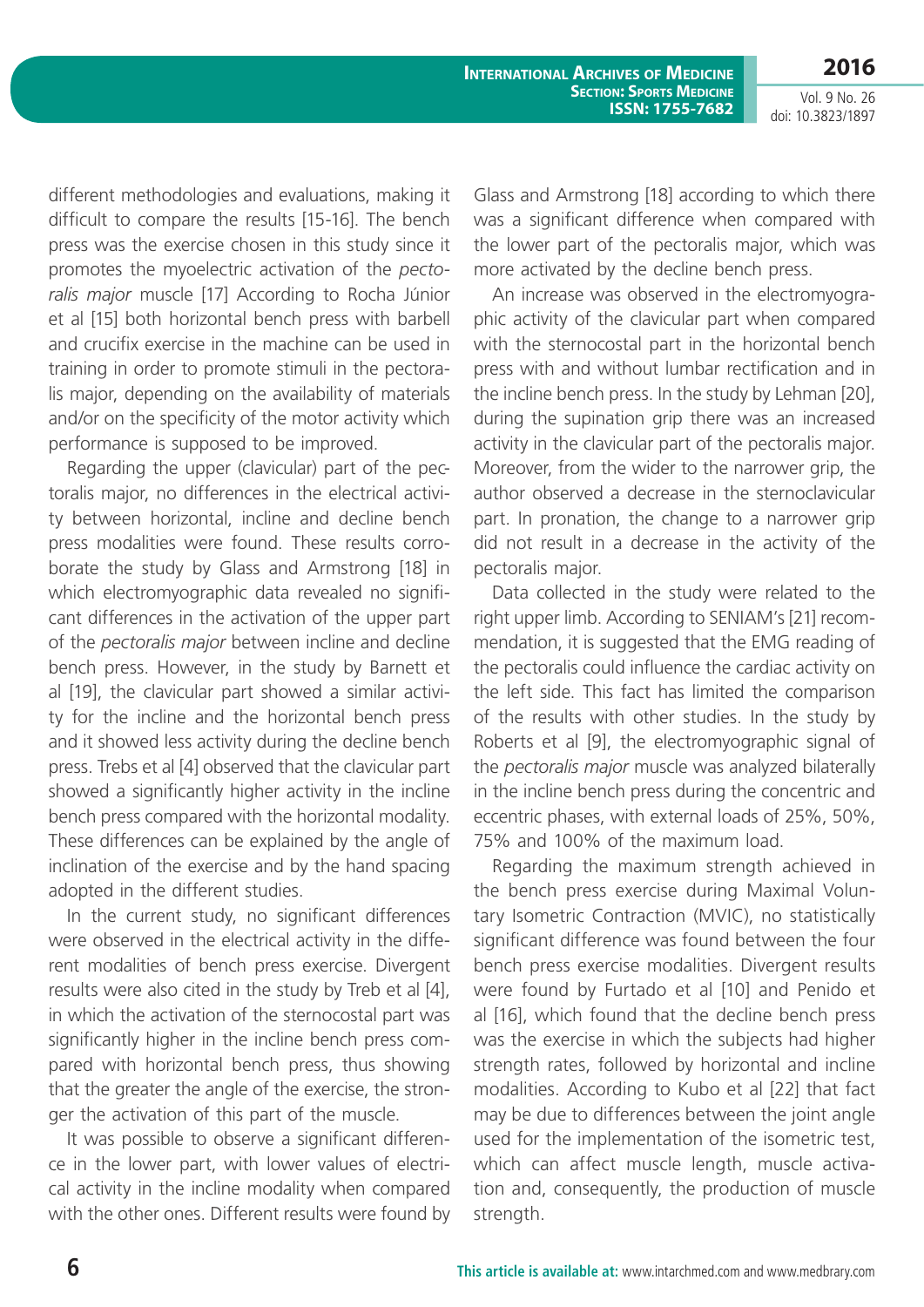**2016** Vol. 9 No. 26

doi: 10.3823/1897

Regarding the horizontal bench press exercise with lumbar arching, i.e. without rectification of the lumbar lordosis, Delavier [23] stated that this position allowed the individuals to pull up substantially heavier loads, and abdominal (or lower) part of the *pectoralis major* was the most requested one. On the other hand, the author noted that there was less activation of the lower part of the *pectoralis major* in exercise performed with the lower limbs up, i.e., with lumbar rectification. This statement contradicts the results found in this study, since the strength capacity showed no statistically significant difference between the horizontal bench press with and without lumbar rectification.

Delavier [23] also said that the horizontal bench press exercise performed with lumbar rectification reduces the effort of the lower pectoral, focusing the effort on the sternocostal and clavicular part. This differs from our results, since the electrical activity of the lower part was statistically similar to the clavicular part one, differing only from the sternocostal part, which showed reduced electrical activity.

According to De Luca [24], when the volume of the electrode detection is smaller than the crosssectional area of the active muscle, newly recruited motor units located close to the muscle will proportionately contribute with the increase in the electromyographic signal than the muscle strength, resulting in a curvilinear relation between EMG amplitude and strength. On the other hand, when the detection area is closer to the active cross-sectional area of the muscle, this effect will result in a one to one relation between amplitude and strength, producing a linear relation.

Thus, one should be cautious in claiming that a muscle is stronger because it has higher electromyographic activity. Potney and Roy [25] reported that the electrical activity may be altered by the position of the electrodes, if a displacement of the electrodes occurs through the skin; by the type of contraction and speed of movement which will affect the level of electromyographic activity recorded; and especially when comparisons are made between isometric exercises performed at different joint angles.

It is important to emphasize that several studies have been conducted in order to compare the *pectoralis major* muscle, the anterior deltoid and triceps brachii, showing the joint action while performing the bench press exercise [17,20]. However, in this study, which aim was to evaluate only the strength and electrical activity of the pectoralis major, it was not possible to determine the influence of the anterior deltoid and triceps brachii muscles in the electromyographic activity and in the muscle strength exerted during the bench press exercise, due to the fact that they were not monitored in the experimental stage.

Another point to be considered is the grip on the bar and the hand spacing, since in this study all subjects were in prone position with their hands on the bar in a fixed position. As no comparison between different positions and hand distances were made, the results could be possibly different from those found in this study.

### **Conclusion**

The electrical activity of the clavicular, sternocostal and lower parts of the *pectoralis major* muscle showed no statistically significant differences between the different modalities of bench press exercise, except for the lower part in the incline bench press exercise, which was significantly lower when compared with horizontal bench press with and without lumbar rectification and compared with decline bench press.

The electrical activity of the clavicular part was significantly higher when compared with the sternocostal part in the horizontal bench press with and without lumbar rectification and also in the incline bench press, and it was similar when compared to the lower part in the horizontal bench press with